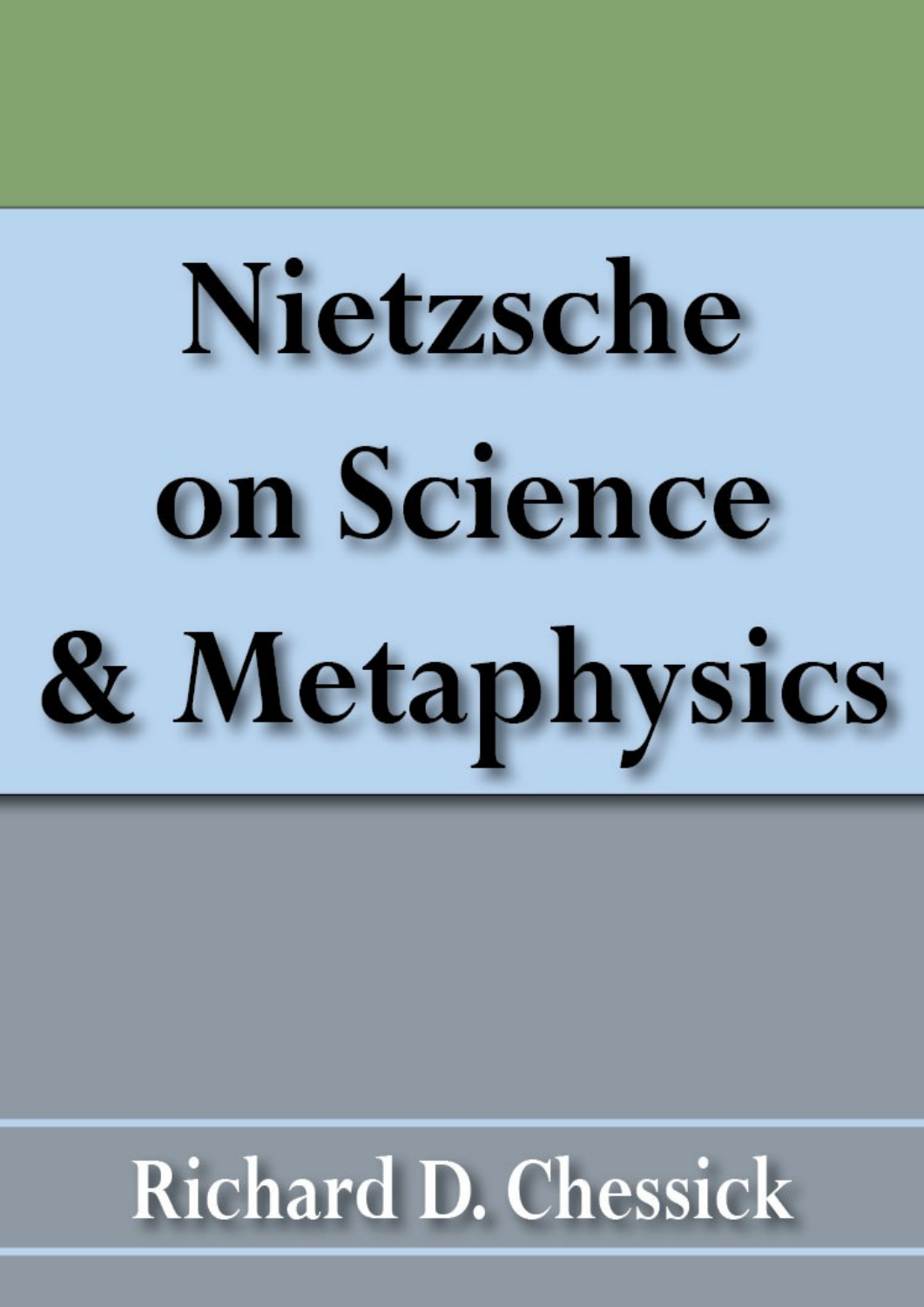### **Nietzsche on Science and Metaphysics**

**Richard D. Chessick**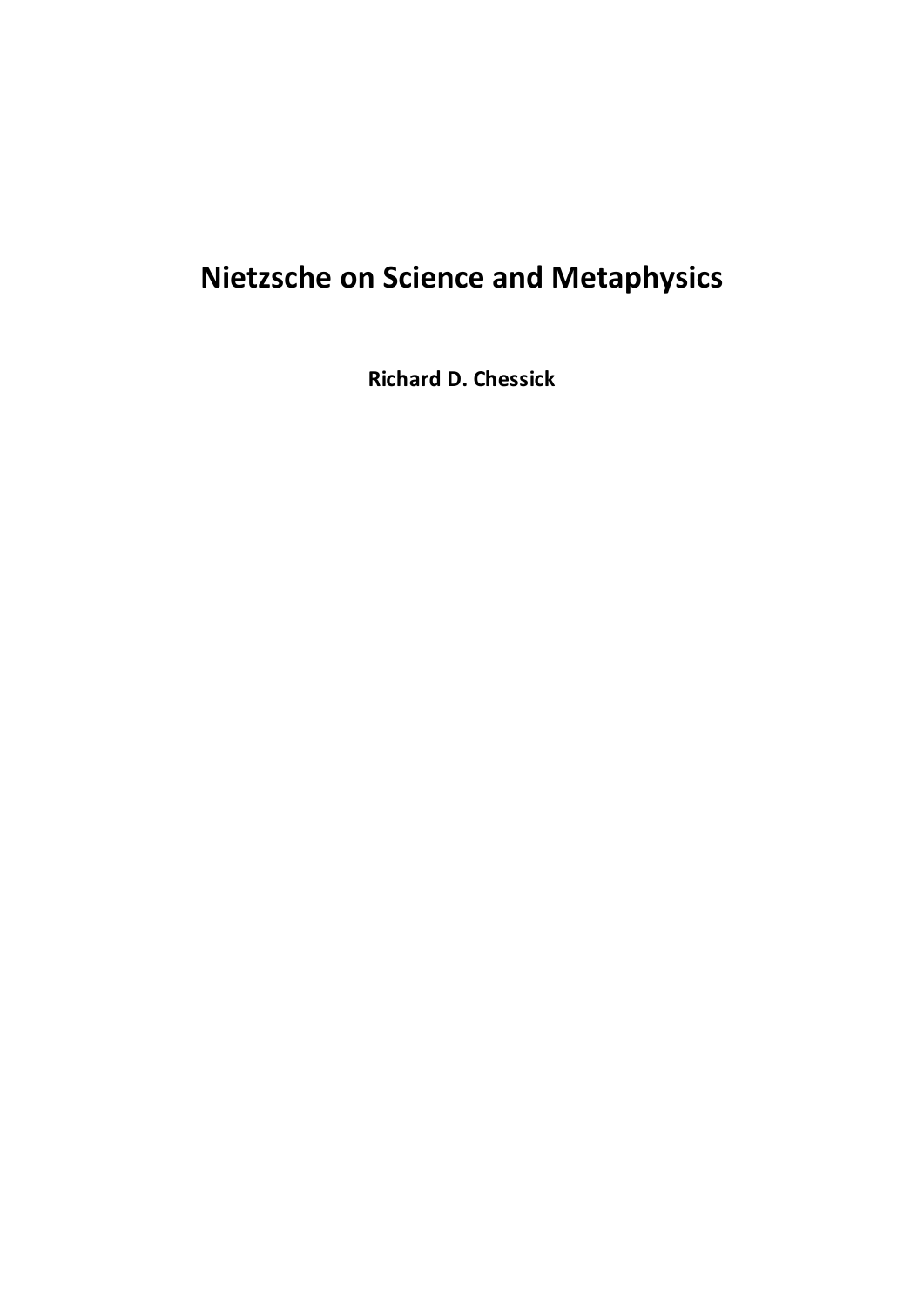#### e-Book 2016 International Psychotherapy Institute

From *A Brief Introduction to the Genius of Nietzsche* Richard D. Chessick

Copy right © 1983 by Richard D. Chessick

All Rights Reserved

Created in the United States of America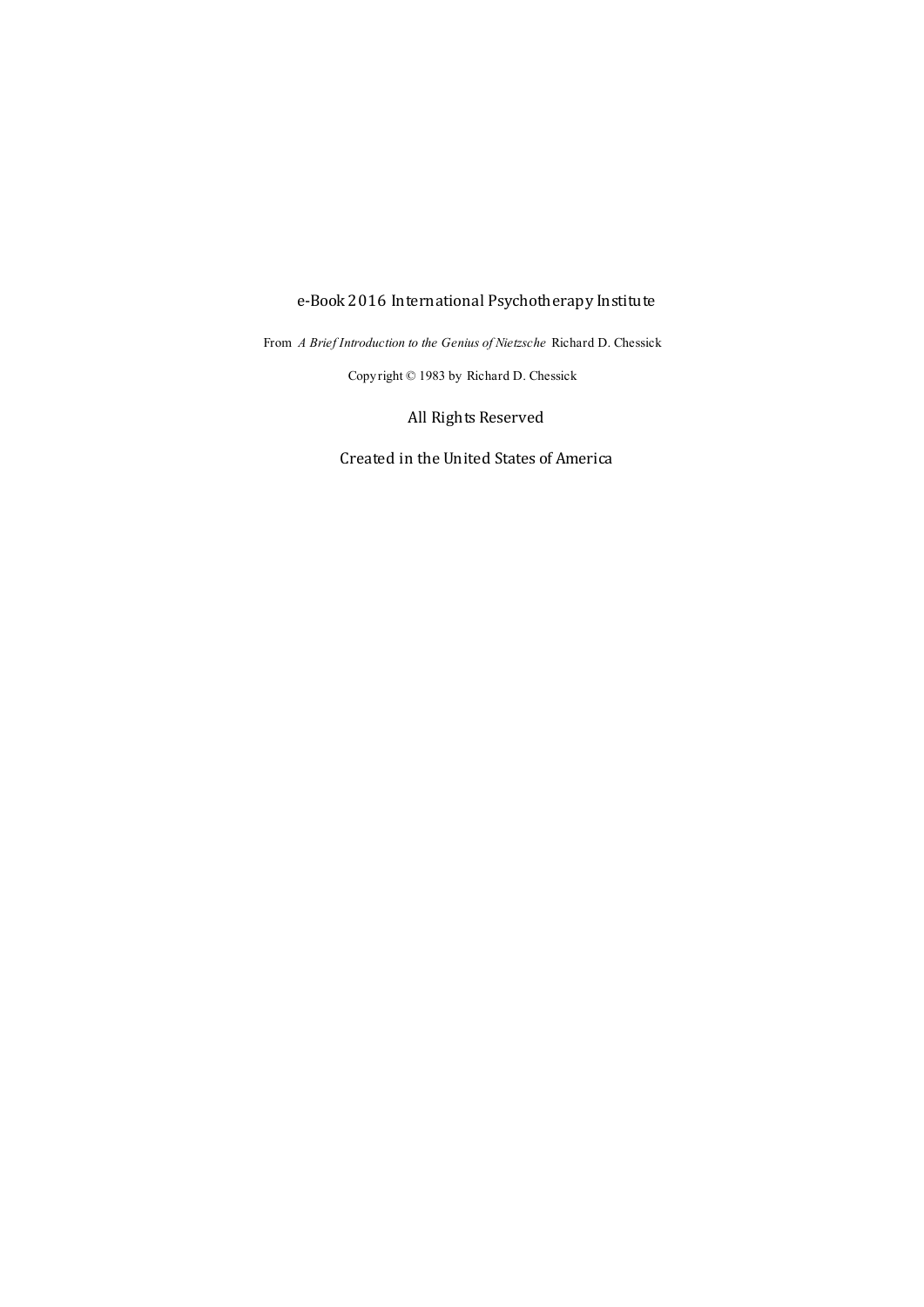#### **Table of Contents**

[NIETZSCHEON](#page-4-0) SCIENCE AND METAPHYSICS

SCENE 1: [DESCARTES](#page-4-1) AND CERTAINTY

SCENE 2: NIETZSCHE AND THE HISTORY OF [PHILOSOPHY](#page-8-0)

SCENE 3: NIETZSCHE, JASPERS, AND [HEIDEGGER1](#page-11-0)

SCENE 4: [CRITICISM](#page-17-0)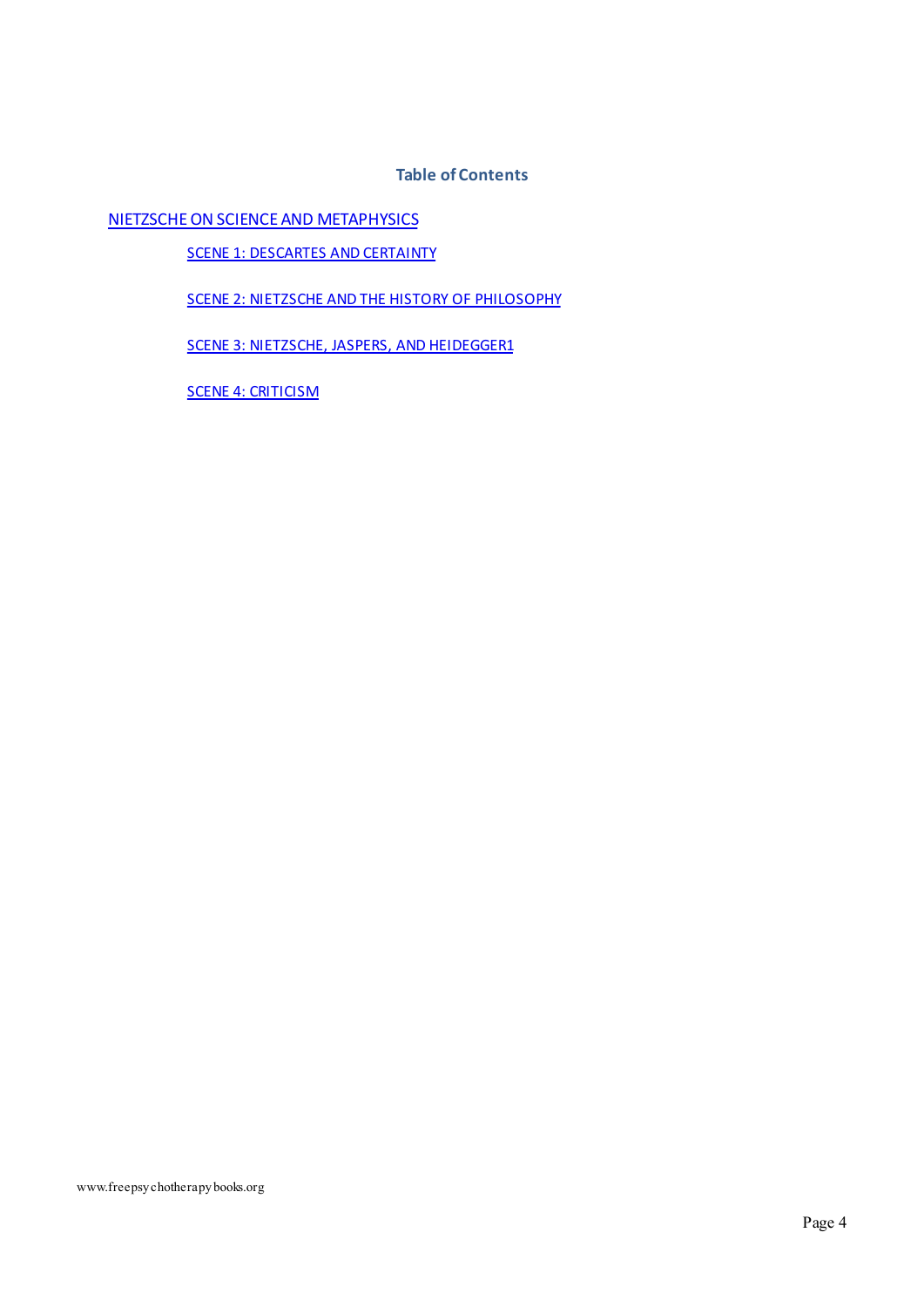#### **NIETZSCHE ON SCIENCE AND METAPHYSICS**

#### **SCENE 1: DESCARTES AND CERTAINTY**

<span id="page-4-1"></span><span id="page-4-0"></span>The famous mind-body problem, one of the thorniest issues in philosophy, arose out of the Cartesian distinction between "I" and matter, or between the mind which thinks and which is not extended, and inert matter like the body or "things out there," which do not think but which have extended substance. This distinction is embedded in the whole notion of *I think therefore I am*, and rises from it logically, but it is questionable whether ancient philosophers thought in those terms at all. At any rate, the mind-body separation greatly influenced all philosophy from the time of Descartes to the time of Nietzsche—and formed a philosophy which fit beautifully with the development of classical science. It was Nietzsche who first called attention to the bankruptcy of classical science, and who predicted that eventually the basic concepts of science, like "atoms"—hard little balls floating around in a void—would turn out to be nothing but constructs. Much of the development of modern science has been consistent with Nietzsche's prescient criticism of Cartesian philosophy and the mind-body dichotomy.

Nietzsche explained that philosophy goes along with the science of the day; philosophers tend to be envious of the particular scientific method prevailing and try to imitate it. They produce philosophies which fit very neatly with the science of the day, and then claim that their philosophies have discovered Truths as veridical as those of science. How accurate a description this is of the pseudo-scientific nature of some academic philosophy as it is practiced today!

In section 530 and 532 of *The Will to Power* he attacked the whole structure of Western logic, the whole possibility of true and false propositions. He argued that any proposition believed to be true cannot be thought of as anything but what he called "a regulative article of belief"; a true proposition is not a form of knowledge at all. Consistent with this in section 551 he proceeded to demolish the concept of cause. Here he argued (as previously explained) that the concept of cause is simply introduced by us because we don't like the unfamiliar, so therefore, we tend to interpret everything in terms of what we are familiar with.

The first section of Book III of *The Will to Power* is a systematic destruction of all the basic beliefs on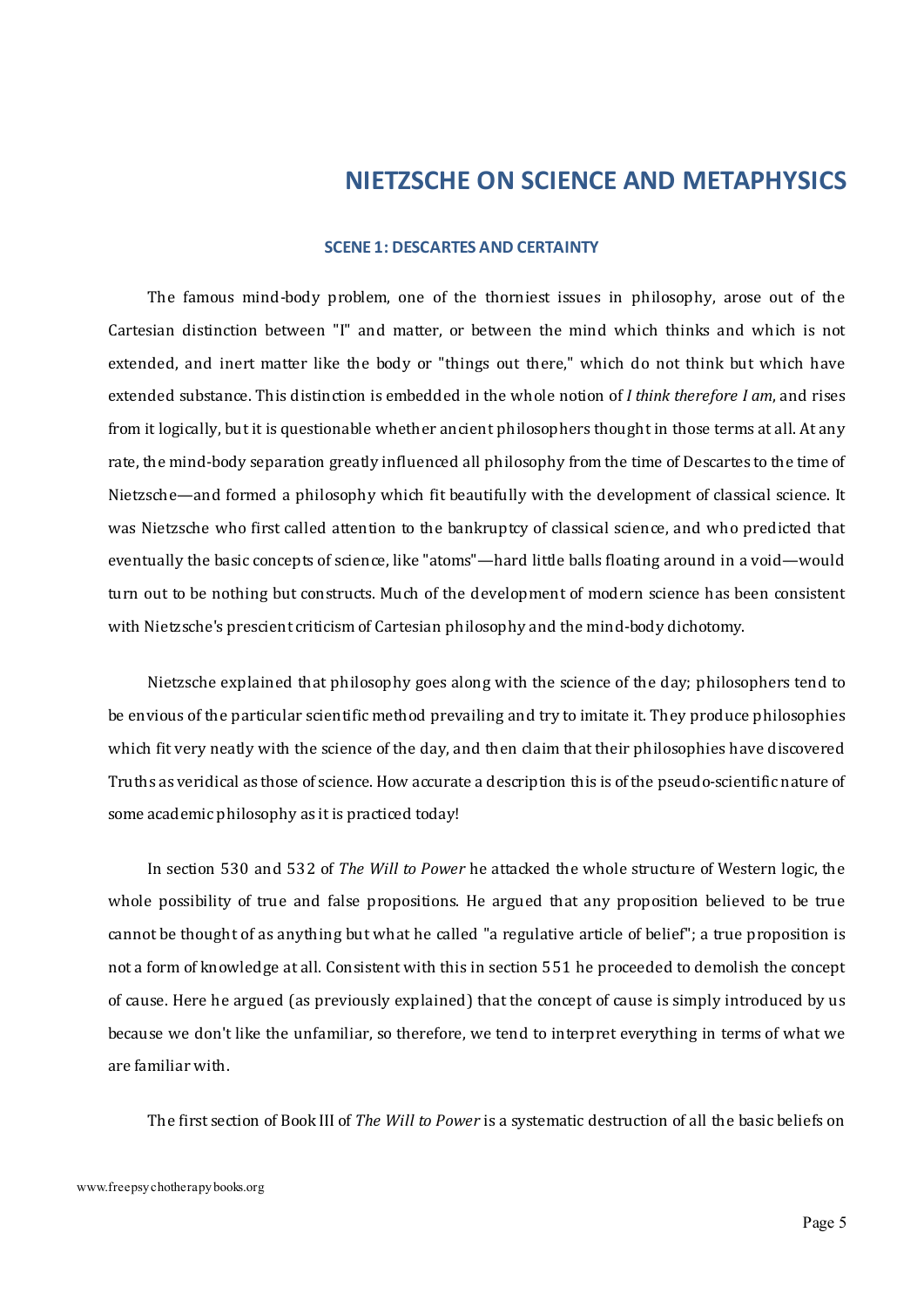which Western science is based. In section 555 he fulminated about what he called the scientific prejudice, "the fable of knowledge"—the idea that the scientific observer studies things that are happening outside of him and learns the truth about them.

He made a statement which has formed the basis of all existential psychotherapy, although to my knowledge no existential psychotherapist ever gave Nietzsche credit for it. He said that coming to know means to place one's self "in a conditional relationship to something; to feel oneself conditioned by something and by oneself to condition it" (p. 301). Knowing is therefore, under all circumstances, "establishing, denoting, and making—conscious of conditions," *not*pursuing "entities, things, what is 'in itself'" (p. 301). In other words, the essence of existential psychotherapy is the emphasis on the mutual interaction and on mutual changes induced in I each; it gets away from the authoritarian gap between the doctor and patient.

In section 578-579 he introduced a topic which might be called the psychology of metaphysics. Nietzsche argued that metaphysics itself has been produced by suffering. The two world theory, the idea of an eternal and unchangeable Real world up in heaven or somewhere, is the production of an exhausted depressed unhappy man. This is a unique approach to metaphysics. It is an attempt to explain the whole notion of Reality on the basis of psychological motivations, and of course it turns around and negates that Eternal World as nothing but a hope or consolation. This is one of the areas in which Nietzsche anticipated Freud. Nietzsche applied this not only to religion butto metaphysics. He also spoke of the *ressentiment* of metaphysicians against actuality; here it is the metaphysicians who are living in relative poverty and Suffering on poor teachers' salaries and not getting their books published who invent these eternal truths and systems to console themselves.

Nietzsche used "value for preservation of species" as the criterion to determine what any given culture decides is true, good, and valuable. Section 584 of *The Will to Power* might be thought of as a summary of Nietzsche's entire epistemology, and in section 594 he wrote more specifically about science. Nietzsche was one of the first philosophers to call attention to the roots of science—these basic premises of science which had been accepted up to his time as absolutely true. He argued that science is nothing but an attempt to make temporary sense out of chaos. It imposes a schema on the chaos of our everyday appearance; in section 597 he labeled the prejudicial presuppositions of scientific work to be the belief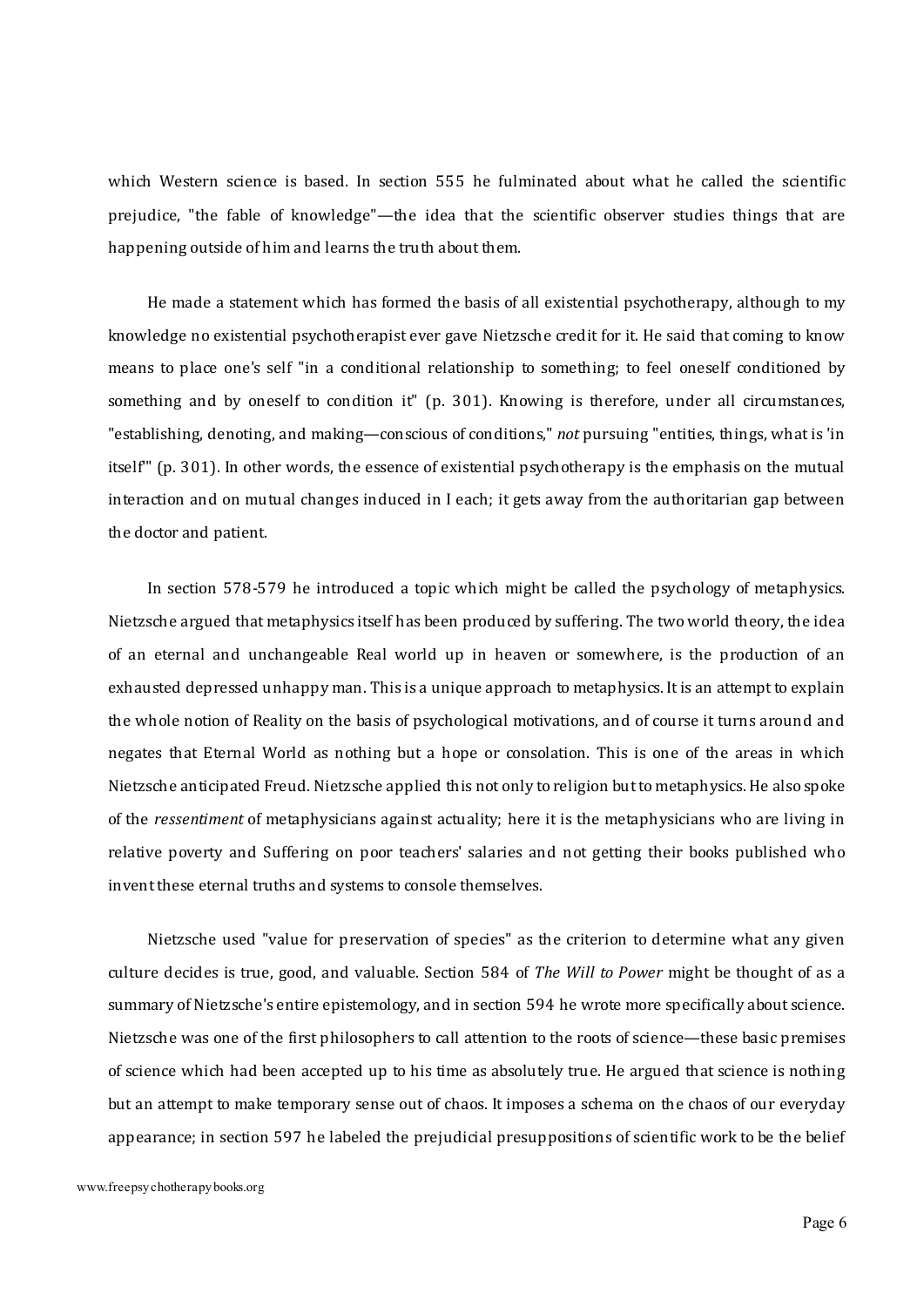in the unity and perpetuity of scientific work. Here he had in mind the scientific worker who spends his whole lifetime on studying one little area of science, secure in his belief that he is trying to discover something more aboutthe Truth. Nietzsche described this as building a house on quicksand.

The second section of Book III of *The Will to Power* presented Nietzsche's psychology. It opens up with an argument asking physicists what they mean by force. The notion of force was taken for granted in physics; in fact it was so important in physics that Leibniz used it in his metaphysics. Leibniz's monadology described the whole world as made up not of things but as of points of force, but Nietzsche insisted that nobody has ever been able to define whatthey really mean by force. He tried to give what he considered the first operational definition of force, namely itis the will topower.

So he tried to base his metaphysics on a scientific construct and fused metaphysics with classical science. He went through all this trouble to demonstrate that classical science is just a useful interpretation of the world, and that all metaphysics is just consoling interpretations of the world; now he turned around and gave another metaphysics—Nietzsche's perspective. Furthermore, it is deliberately offered in such an ambiguous way that each reader or student has to impose their perspective on interpreting Nietzsche's perspective!

He attacked the notion of the "ego" in section 635. We need unities, and one of the unities we use is the ego. I believe that Freud borrowed his concept of the ego from Nietzsche, but Freud apparently did not study Nietzsche because Nietzsche introduced this concept only to attack it, whereas Freud used it exactly in the way Nietzsche says you *should not* use it, as an "entity" inside the mind. Nietzsche attacked the *I<sub>i</sub>* there is no real reason to believe in such entities—they are fictions, he says, and there is nothing but events.

Whitehead introduced the famous fallacy of misplaced concreteness; in that fallacy momentary instances in space and time are concretized as "things" in classical science. Whitehead pointed out such a procedure is no longer justifiable in our era of Einsteinian and quantum science. This was Nietzsche's view, for Nietzsche insisted there are no "things," there are only points of force, and these points of force are will-to-power points. If for example, I say, "I see a chair," what I am really illustrating is my will to power, my need to impose an organization on the world at this particular moment at that particular spot.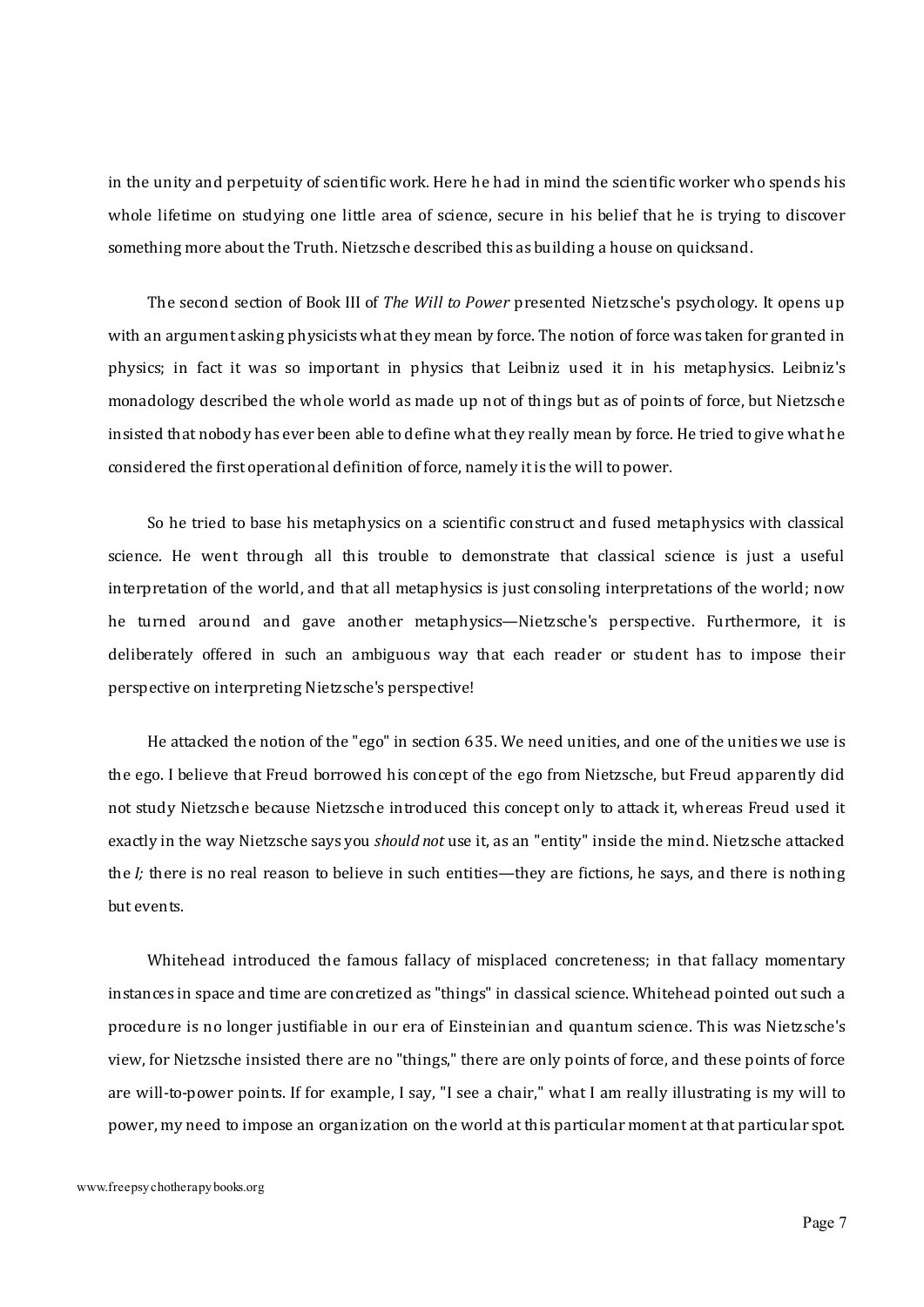It does not mean that there "really" is a "thing out there" called a chair, nor does it mean there is something called an *I*. Here is a total demolition of all of philosophy from Descartes to Nietzsche's time, and a total destruction of all the basic constructs that were assumed as self-evident in philosophy from the time of Descartes.

In section 676 he did the same thing with the concept of purpose. Nietzsche's approach to the free will and determinism argument as we have seen was to answer "a plague on both your houses." Both the person who argues that there is free will and purpose possible in the world, and the person who argues there is nothing but mechanistic determinism in the world, are giving perspectives which are neither true nor false, they are just perspectives which help an individual survive and adapt and attain power. They are simply perspectives which are adapted by this or that culture or individual for the purpose of power and control.

Notice in that section the word unconscious is mentioned; Nietzsche referred to the unconscious in a few places in *The Will to Power*. This may be a translation problem. I think it forms an interminable scholastic argument as to whether Nietzsche was really thinking about the unconscious even in the adjectival sense that Freud used it. Section 676, with the idea that there is an unconscious language of signs which expresses itself in the behavior of the conscious ego is the starting point of modern French psychoanalysis, a very powerful movement in continental Europe today originated by the late Jacques Lacan (Chessick 1980).

Nietzsche believed that man as a species is not progressing. He believed in certain higher types being attained from time to time but the level of the species itself is not being raised. His eventual hope as we have seen was that the production of these higher types would then be inherited. He offered considerable argument against Darwin for example in section 685, which contains a misunderstanding of Darwin. Nietzsche was really arguing against Herbert Spencer, a very popular late nineteenth century philosopher who took over from Darwin the idea of evolution and added the Victorian belief in progress. For Spencer, man is evolving progressively and the strong man is entitled to riches and power because he is an evolutionary advance over the weaker man. Spencer's philosophy was in essence a justification of capitalism by an argument that the successful capitalist is a superior kind of evolutionary man. This attempt to justify the existence of capitalists in power is not a very generally accepted philosophy today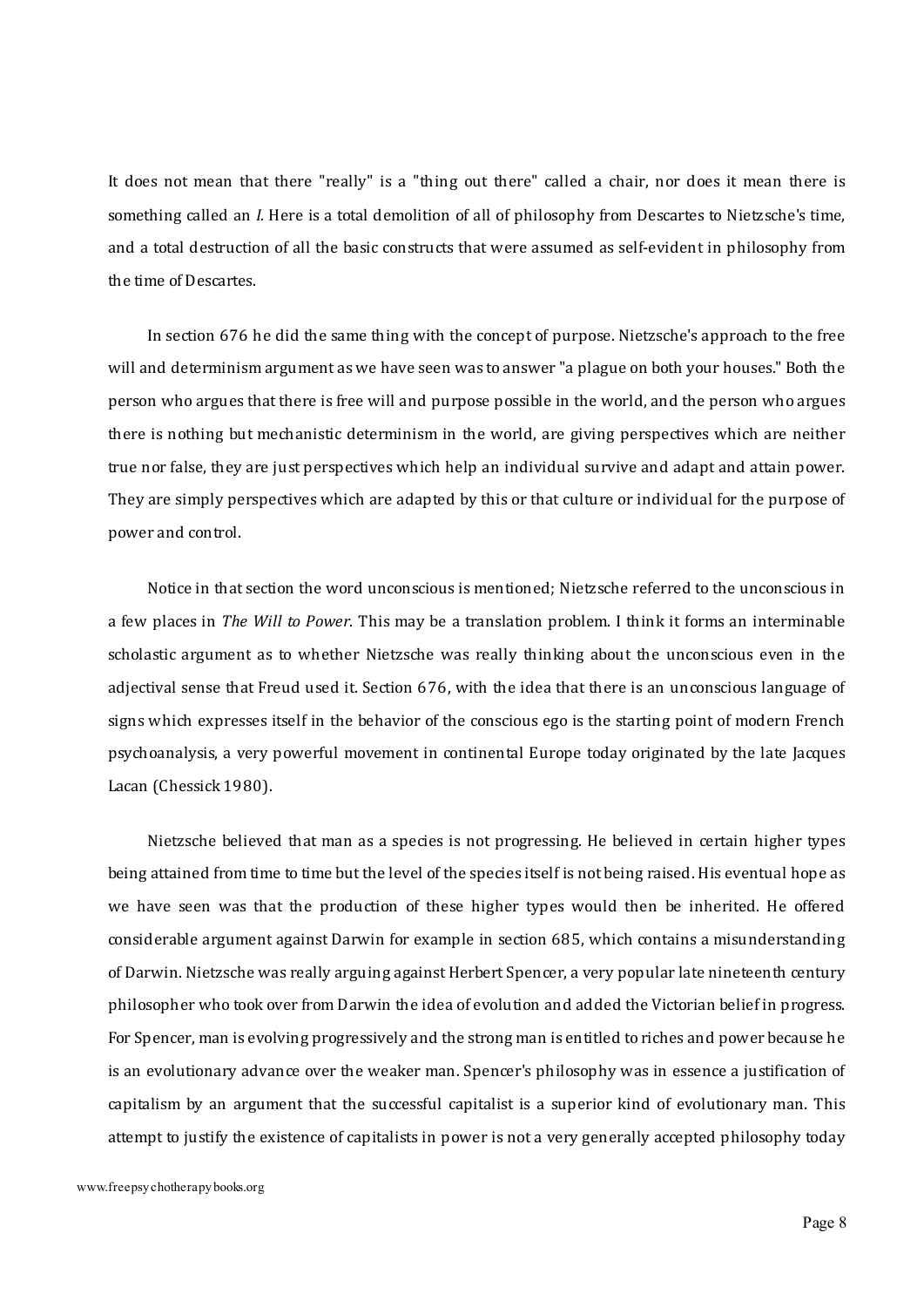but at the time of Nietzsche it was very much discussed and, of course, it was constantly quoted as justification for the capitalistic system and the inequality of wealth.

In section 699 he introduced a concept, which, if Freud (Chessick 1980) would have read it, would have saved him twenty years of going down the wrong path on the subject. Nietzsche pointed out that pain is *not* the opposite of pleasure. Most of Freud's early theories are based on the pleasure-pain principle, namely that man attempts to attain pleasure and avoid pain and in so doing achieve a state of peace, a state where there is neither pleasure or pain, and no tension. Freud realized in about 1920 that there are states of pain which can be intensely pleasurable, for example, the state of sexual tension just before sexual discharge. This is an example that Nietzsche also used in the section of how pain, if it is not too intense, can be actually pleasurable and enhance the pleasure that arises from it. Nietzsche argued that the notion of pain as something that should all be removed is again the argument of the exhausted man, of the tired out, worn out man.

He claimed that pleasure comes from the sense of power, so here he tried to use *psychology* as a basis of argument for hisphilosophy of the Will to Power. First he used physics, in which he argued that the concept of force in physics is an illustration of the Will to Power. Then he used psychology, in which he tried to point out that pleasure is essentially the feeling of power, and the opposite of power is not pain but weakness and helplessness. Man rather than seeking pleasure and avoiding pain, seekspower and avoids helplessness. Nietzsche's twist in psychology was to point out this extremely famous prejudice as he called it, that goes all the way back to classical philosophy in proclaiming man seeks pleasure and avoids pain; yet we realize that there are mild forms of pain that man seeks out, which contradict thispoint of view. Again Nietzsche was trying to show that there is no such thing as truth, and thatthere are moral values embedded in every single basic scientific and philosophical concept.

#### **SCENE 2: NIETZSCHEAND THEHISTORY OF PHILOSOPHY**

<span id="page-8-0"></span>Nietzsche viewed art as an antidote to the decadence of philosophy, but his views on art changed. In *The Birth of Tragedy* he saw art as the salvation of man. By the time he wrote "The Will to Power as Art" (Nietzsche 1968), the title of section 4 of Book III of *The Will to Power*, he saw it as a countermove to the decadence of philosophy, morality, and religion but he no longer conceived of it as the salvation of man.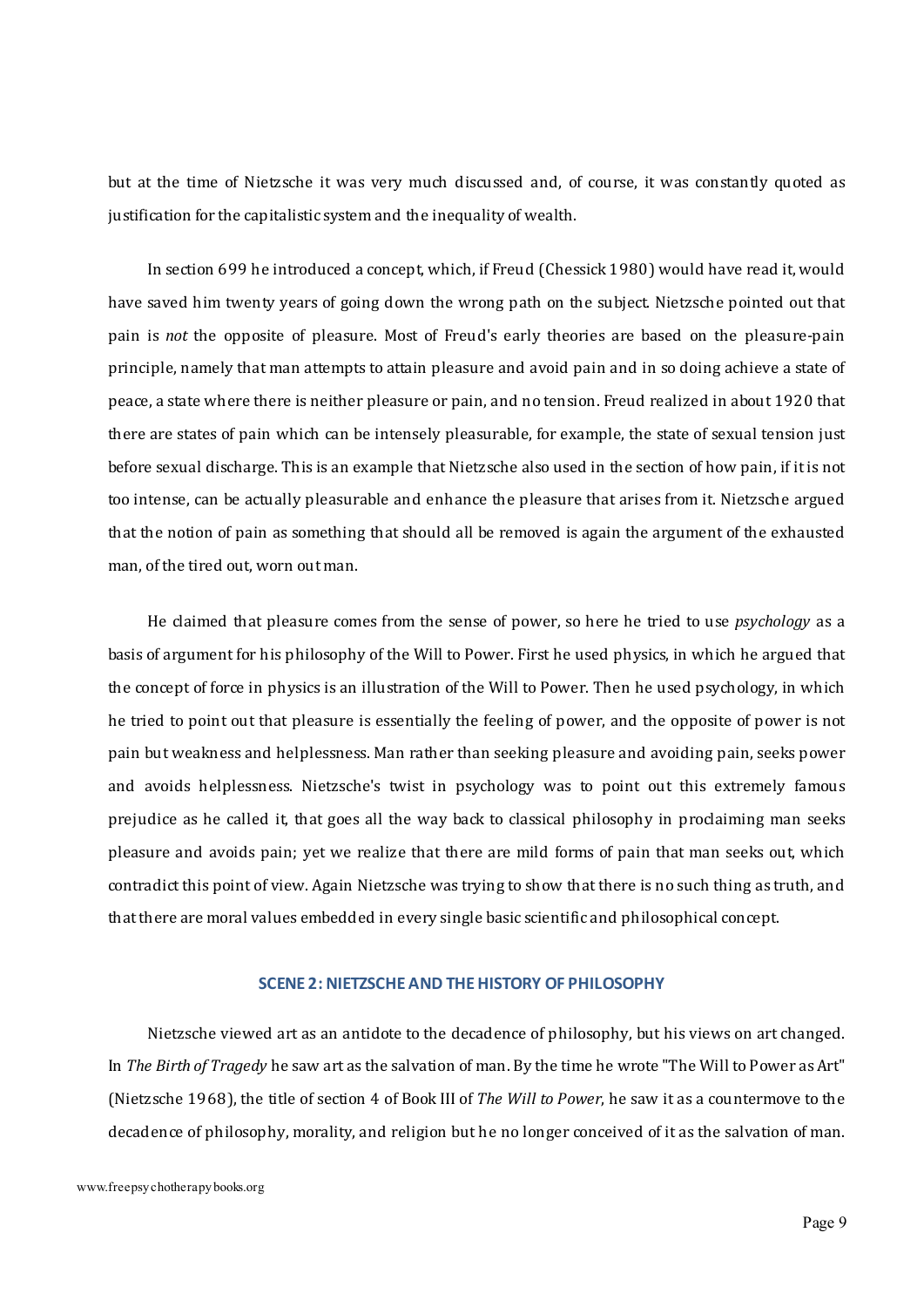He did make the crucial distinction between those who enjoy works of art and his ideal, the creative artist-philosopher. On pages 419, 421, and 451 this phrase comes up, and his hero, the Socrates who makes music, the artist-philosopher, is one example of the overman which he retained fairly consistently throughout his work. What he was emphasizing is the artist who affirms the senses and extolls life in this world. In contrast to that might be Wagner's *Parsifal*, which is a work of art that focuses on life in the next world and which Nietzsche hated.

Nietzsche's argument in section 1041 of *The Will to Power* is that philosophy is permeated by cowardice and lack of integrity. He called this the hidden history of philosophy. If we really want to get further in philosophy we are going to need a lot of severity, what he called cleanliness toward ourselves. The definition of cleanliness toward oneself is on page 541 in a comment about washing one's soul clean from the marketplace dust and the noise of this age. Compare this to the famous passage in Plato where Socrates talks about the philosopher not fitting into the marketplace and seeming remote from noise of this age. Somehow Nietzsche has come around back to Plato in a full circle.

Compare Nietzsche's passages in section 1067, with Plato's *Timaeus*. This section might be termed Nietzsche's *Timaeus*. What Nietzsche did is to introduce a pre-Socratic cosmology, an immanent metaphysics rather than a transcendent metaphysics. Being for Nietzsche is immanent in the apparent world for there is no transcendent world. For Nietzsche, Being is a continual clashing and overcoming, a shaping and breaking, and creating and destroying, flux and change. This is all there is, all a manifestation of the Will to Power—*everything* is a manifestation of this.

Being for Nietzsche is identified with becoming. There is no solid matter in motion, an amazing prescience into modern physics. There are no categories of the understanding. There is no "substance"; all of these concepts are embedded in the structure of our language. In our grammar there is a subject and a predicate in a sentence. From this fact we hypostasize that there are "subjects" in the world who operate on or "cause" or move "things" in the world. This is an unacceptable hypostatization, a "prejudice" according to Nietzsche, based on our use of grammar. In this sense he anticipated modern analytic philosophy. In other words, nothing is really distinct from its relations. These distinctions are all arbitrarily imposed by us, they are perspectives.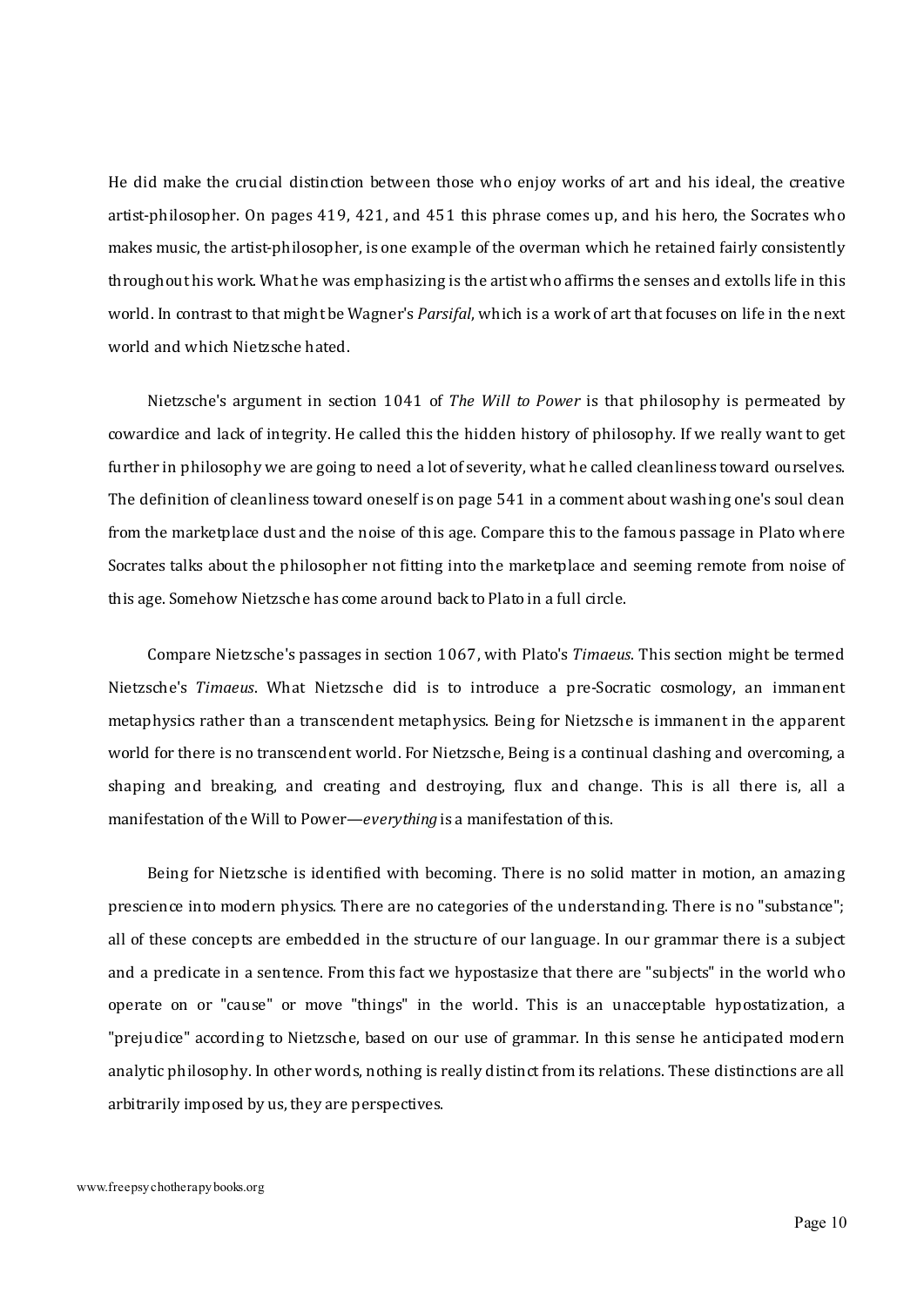*All* physical forces are the Will to Power and this is the only force there is. This is the only force we experience, he argued, so therefore why must we extrapolate any others? It lessens the gap between organic life and inorganic life. All force, whether it is manifest in organic or in inorganic life is Will to Power as far as Nietzsche was concerned.

The relative unities that appear in nature form themselves due to resistance between aggressive powers. What he meant by that can be best understood through politics. Groups of nations aggregate together in any given era as "allies" and they fight against other groups of nations who are their enemy. In another historical era entirely different groups, some of which were formerly allies and some of which were enemies, may now form and fight each other. These are relative aggregates, temporary aggregates, which come together to form a larger group and then clash with each other in any temporary period.

The relative endurance of these entities cause us to reify them. For example, in the Second World War we had the "Axis" and the "Allies"; today we have the "Free World" versus the "Soviet Empire." Our tendency is to think of these as "things" whereas they are actually just relative aggregates at a temporary time. Similarly, each individual man is nothing but a temporary aggregate, what Nietzsche called a piece of fate, a temporary power point clashing with other power points. The rough uniformities which are described by science again are local and temporary. These are just transient bits of order, and Nietzsche's main point was that such uniformities do not imply that there is an intelligent purpose working in nature. The fact that there are transient laws, transient bits of order, cannot be used to prove any Grand Design. The play of chance in the clash of wills to power is enough to explain various aggregates in motion in any temporary era.

For Nietzsche, time is endless but space is not. Thus there is a ceaseless flux in endless time in finite space. From this he argued you can only have a certain number of possible combinations of aggregates . and therefore, these will recur. The energy remains constant; there is no running down of the universe in this metaphysics, there is simply endless time, limited space, and aggregates which form and then dissipate. Since space is limited and time is endless these aggregates will form again. That is eternal recurrence. He claimed this is the one strictly universal and eternal law. Energy is total and is constant and therefore, there is eternal recurrence.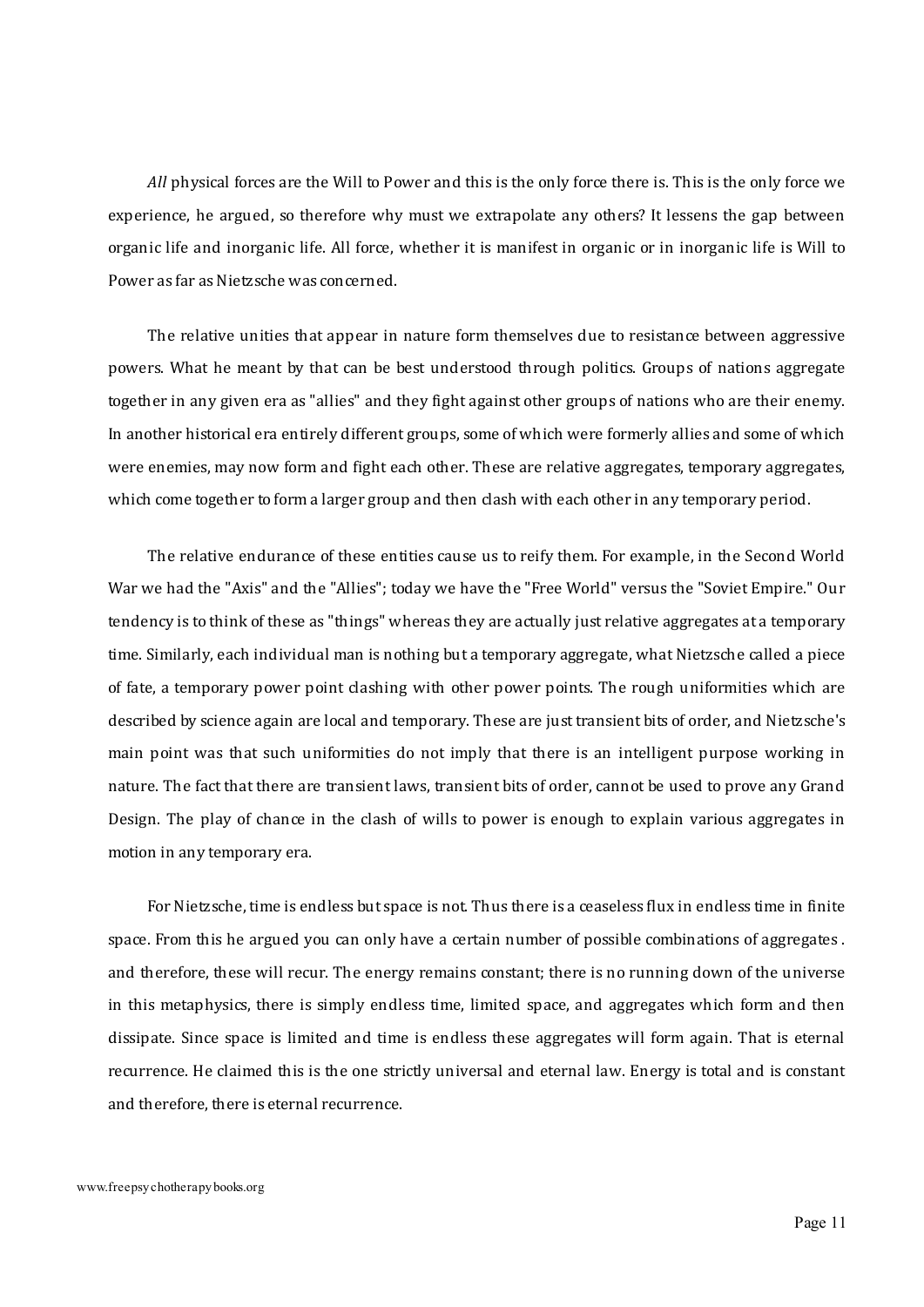This statement contradicts everything he said everywhere else, where he constantly claimed there is no such thing as a strictly universal and eternal law. How do we explain this? Nietzsche would say that anyone who reads the chaos of Nietzsche must impose his "will to system" on it in order to understand it. Interpreters clash with each other and with Nietzsche. This illustrates philosophy itself as "will versus will" and thus the history of philosophy, like everything else, is a manifestation of the Will to Power! It is nothing but clashing wills which manifest themselves through clashing interpretations. There is nothing butthe Will to Power and the Will to Power is all there is.

One of the interesting corollaries of this view is that there is no clear dividing line between very general scientific hypotheses and metaphysical theories. We have a spectrum running from poetry and mythology, then through speculative metaphysics, then through inductive metaphysics, and finally through science. In Nietzsche's view these are all perspectives which begin with art, poetry, and mythology and "harden" as they approach science—when they become science they are hardened into prejudices. When myths or speculations have passed through speculative metaphysics and become scientific hypotheses, we mistakenly say this is an approach to the Truth.

#### <span id="page-11-1"></span>**SCENE 3: NIETZSCHE, JASPERS, AND HEIDEGGER [1](#page-20-0)**

<span id="page-11-0"></span>Jaspers (1966) measured Nietzsche's significance neither in terms of biography nor on the basis of doxography (a compilation of extracts from the philosopher's work). Neither the life nor the doctrines alone constitute the event which for subsequent thinkers Nietzsche is. Nietzsche was a kind of happening in the history of philosophy. Nietzsche's dedication to thought throughout the whole of his existence, plus, his passion to communicate and his skill in devising masks for his passions, and ultimately the courage he displayed in posing the question of meaning—why or to what end—constitute this "happening." By asking about the whole, Nietzsche executed a radical break with past morality, past philosophy, and past humanity. No one can surpass the radicality of that break. Nietzsche, wrote Jaspers (1966), thought philosophy through to its ultimate consequences. It is scarcely possible to take a step farther along that route.

Yet what drove Nietzsche to that protracted and painful rupture with the past is something powerfully affirmative—the yes to life, overman, and eternal recurrence. It is in the formulation of the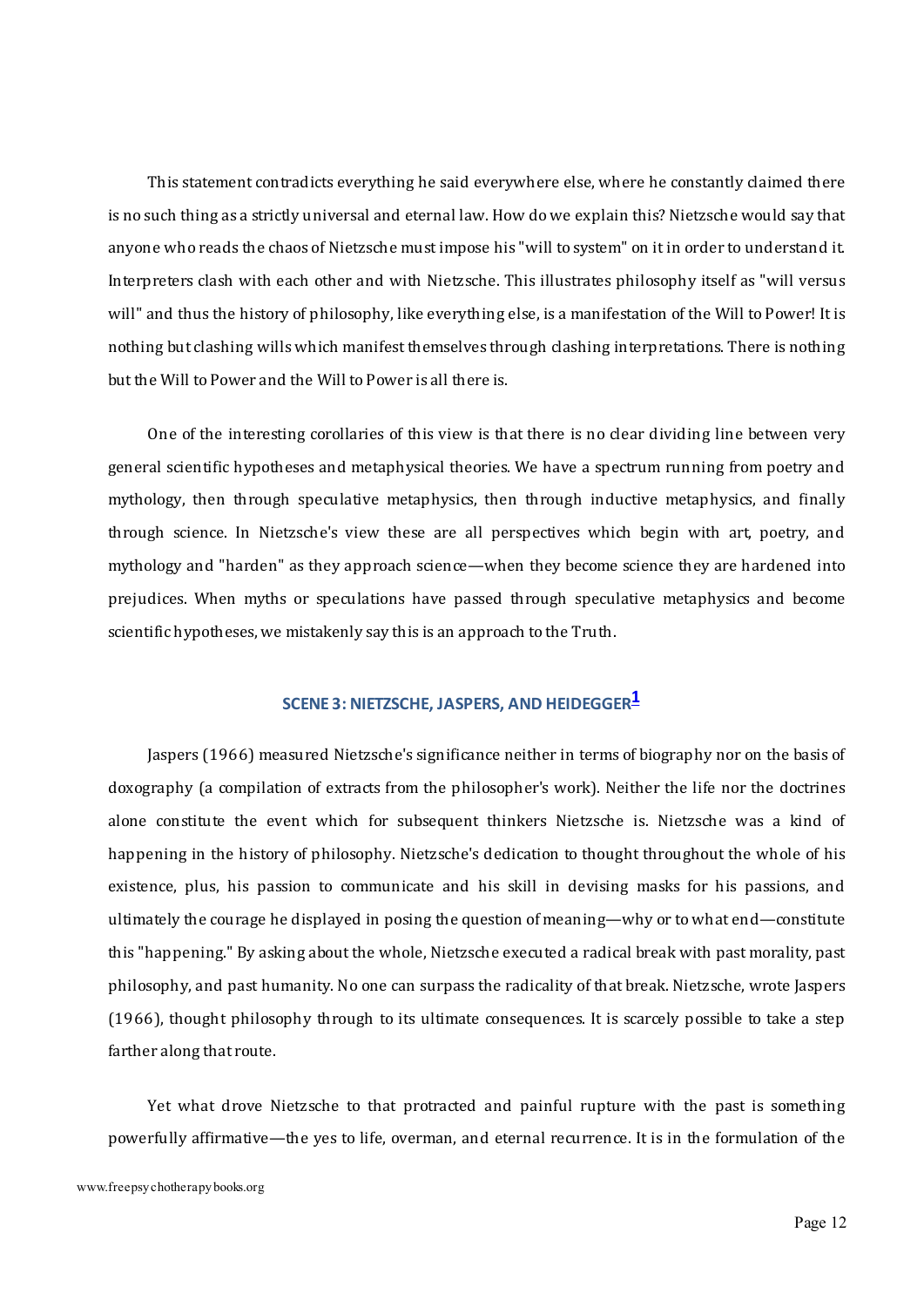positive side of Nietzsche's philosophy that Jaspers foresaw a successful career for subsequent philosophy. Thus he lauded Nietzsche's morality as that which cleared the path for his own philosophy of *Existenz* (Jaspers 1954). Although Nietzsche denied transcendence with every fiber of his being, Jaspers concluded that the fury of his denial testified to his embrace of the *Encompassing* I Obviously Jaspers read him as one who by the very fury of his protest actually was seeking transcendence, so that Jaspers actually conceived of him as a quasi-religious philosopher.

That is a very idiosyncratic and questionable reading of Nietzsche, almost a psychological interpretation, for Nietzsche at least ostensibly is *the* philosopher of anti-transcendence. He was constantly reversing the trend of Western philosophy and he repeatedly argued that Plato's two-world theory is a symptom of a feeling of weariness with life and of decline; the whole concept of an eternal Real world is constantly attacked as a symptom of decadence, exhaustion, and the end of man as he is now. Nietzsche attacked all concepts of God, Spirit, Being, the One, the self, the thing-in-itself, Hegel's historical process; he argued against all these because they reduce the world of our experience to something inferior.

The opening to a better understanding of Nietzsche is to ask the question, since he rejected the concepts of God, Spirit, Being, the One, the self, and so on, why didn't he also reject the concept of eternity, which is an integral part of most transcendent philosophies? He took the concept of eternity and he changed it to meaning "no end." He flatly stated that the one thing that goes on forever is time, and that is essentially what he meant by "eternity." He disagreed with other philosophers because he did not think any progress is implied by this; the "fact" that there is no end to time did not for Nietzsche imply some kind of forward progression in time. Existence for Nietzsche is just as it is, with no meaning and no purpose; it eternally recurs again and again and there is no end.

This is really quite different than what other philosophers have said about transcendence. It does not coincide with the Buddhist philosophy of a circle of life and death, because the Buddhist hopes to and tries to get out of this circle of life and death, whereas for Nietzsche that is all there eternally is, a very important differentiation.

Heidegger (1979) turned Nietzsche's thought upside-down by placing Nietzsche squarely in the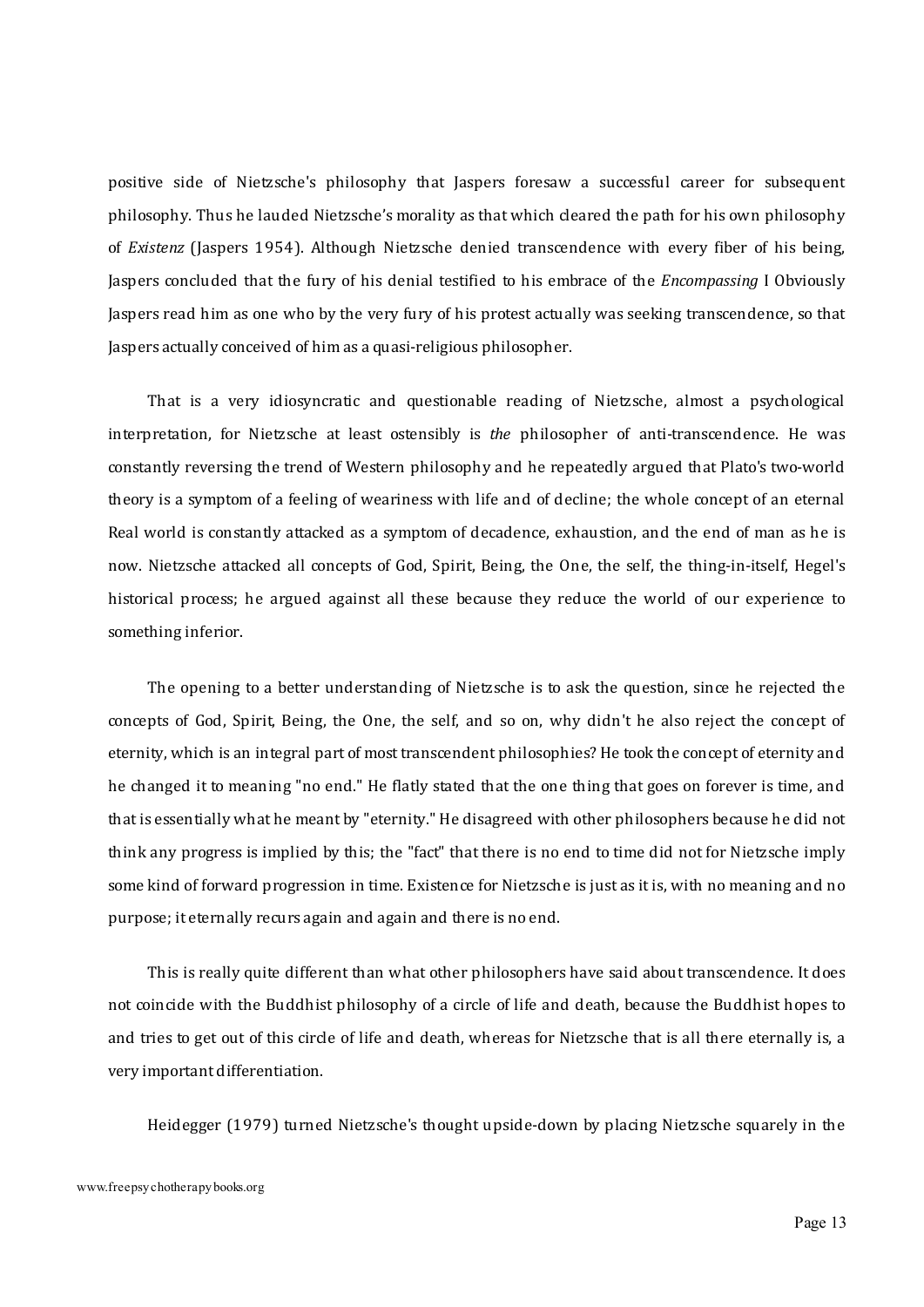western metaphysical tradition. He argued that first of all the crucial question of Philosophy is the question of Being, and he asked, does Nietzsche say anything about the nature of Being—about the character of all things—or, to use Heidegger's phrase, the Being of beings? For Nietzsche, the Being of beings is the Will to Power, so the essence, or what the world is— the answer to the question, what is Being?, is for Nietzsche the Will to Power. This, according to Heidegger, is the key question of all philosophies, the question that philosophers have asked since the beginning of philosophy, and he criticized Jaspers for not realizing just how significantthis is.

For Nietzsche the essence of the world was the Will to Power. The existence of the world, the how or the that of the world, was the eternal recurrence of the same. All classical metaphysical philosophers have to answer these two questions—what is the essence of the world and what is the existence of the world? According to Heidegger, Nietzsche was squarely in this tradition. He gave a theory of the essence of. the world which he said is the Will to Power and of the existence of the world, the way the world works, which for Nietzsche is the eternal recurrence of the same. This eternal recurrence concept is an attempt to interpret everything that happens. It is an enigmatic and unfathomable concept, but it is at the center and at the peak of Nietzsche's philosophizing; it is brought forth at the end of his most famous work *Thus Spoke Zarathustra* as his greatestfinding.

What is Being? is the fundamental question of philosophy. According to Heidegger, Nietzsche was a transition figure between the modern age from 1600 to 1900 and its completion from 1900 to the future. What we mean by the completion of metaphysics for Heidegger would be reaching some kind of understanding of the unbounded nature of Being. According to Heidegger, in *The Will to Power* metaphysical thinking completes itself and this makes Nietzsche the last great metaphysician of the West. Nietzsche's metaphysics is the ground of the twentieth century. His tremendous nihilism, the Will to Power, the eternal recurrence, manifest themselves most predominantly in the horrible recurring struggles--the blood and slaughter that occurred in the unprecedented wars of the twentieth century. What is not known is what will come next. Will there be destruction of the world or will a new man arise as Nietzsche is hoping?

Heidegger's important point was to think of Nietzsche as the completion of a phase which began with the modern age, with Descartes' emergence from medieval philosophy. What happens as you read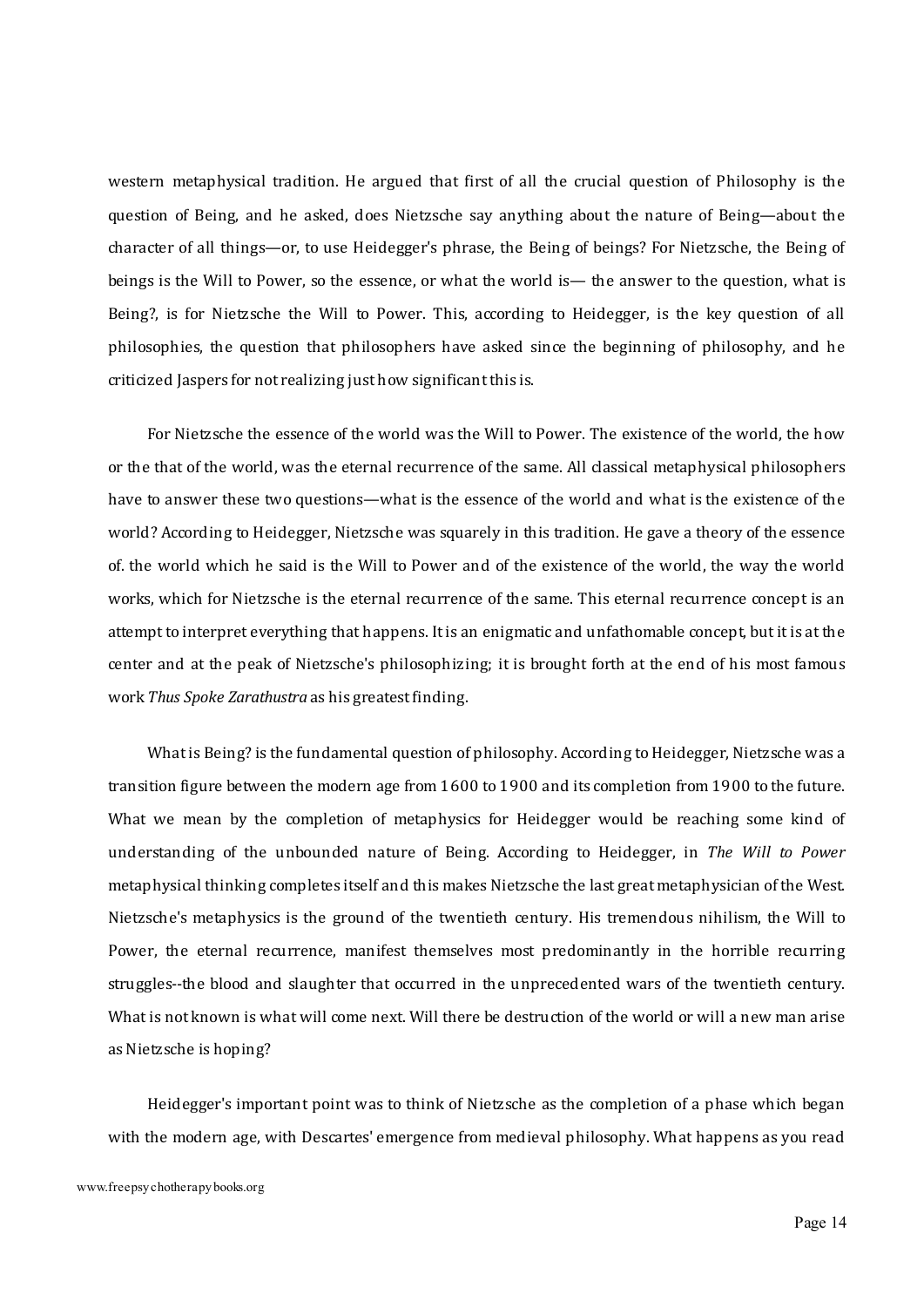Nietzsche more carefully, according to Heidegger, is that you get into the concept of "life" that he keeps bringing up—a very mysterious and poorly defined concept for Nietzsche. For instance in *The Gay Science* he writes. "life should be an experiment of knowers."

On the other hand, Heidegger very much objected to the tendency on the part of Jaspers to call the eternal recurrence a religious notion. He claimed this distorts Nietzsche's philosophy and he tried to distinguish between a religious position and a metaphysical position. A metaphysical position talks about Being, talks about the "is-ness of that which is," talks about existence, but it does not introduce a concept of God except as an abstraction. The concept of a God to whom we could pray or anything like that is outside of the metaphysical system. So religion may start from metaphysics and go past it, may use metaphysics as a springboard, but it has to be differentiated. Heidegger argued, and I agree, that Nietzsche's position is primarily a metaphysical one and not a religious one.

There are more questions to ask on this topic. For instance, what does Nietzsche mean by "will"? Sometimes he talked about it as a passion or a feeling, and sometimes he made it circular because passion and feeling are claimed to be manifestations of will. In *Beyond Good and Evil*, Book VII, section 28, he said it is very "complicated." There he was writing against Schopenhauer, who conceived of the Will as an abstract "simple" metaphysical concept.. Nietzsche did say that willing is only the will topower—it is an emotional concept not an intellectual concept, and it is a biological concept. In *The Will to Power* (section 702) he defined power as the wish to become stronger, and the original emotion or affect for Nietzsche is the pleasurable feeling that you get when you become stronger.

Heidegger focused on section 797 in *The Will to Power*. Here Nietzsche extolled the artist, not art. He called the person who extolls art a person indulging in what he calls "women's aesthetics." He was not interested in the question of what is beauty or what makes a painting beautiful. What he was interested in is the artist, the way of life. The creation of art for Nietzsche is thought of as a masculine activity. Creativity is masculine in contrast to the degenerate "women's" aesthetic philosophies—like Kant who he was really writing against. The reason he focused so much on creativity is because creativity and the making of art emphasize the sensuous world, the world of appearance, in contrast to the intelligible Platonic world.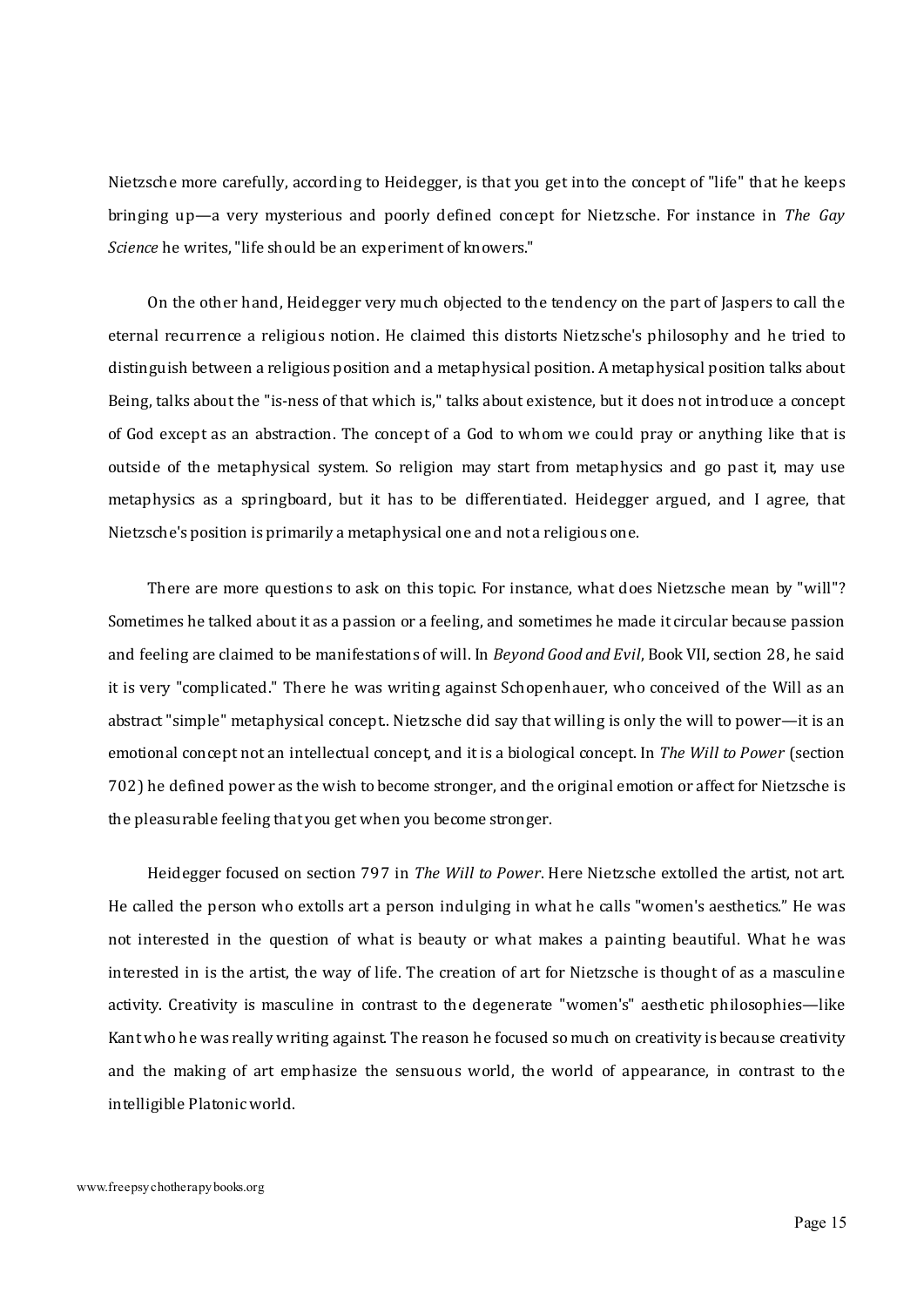So he talked about "art in the grand style," that extolled the artist-philosopher (in section 795 of *The Will to Power*). He had a concept of the artistproducing something in the world of appearances that directly affects us, and of that being the artist's main interest—in contrast, for example, to the academic philosopher who is producing a philosophical system of the world of Truth and Reality.

Both Nietzsche and Heidegger agreed on the urgent need of philosophy to advance beyond classical epistemology, beyond "theory of knowledge," to inquire into the goals and purposes of philosophy as such, that is to say, the need to advance in the direction of metaphysics. They saw philosophy as having an important function as a value for life, and they studied the tension between philosophy and the living personality of the philosopher—the drive to philosophize.

Nietzsche extolled the frenzy of the inspired artist and he invidiously compared the inspired artist to the dried up laboratory scientist. For him art stimulates life; he saw it as healing and refreshing and urging to renew creations, and he compared this invidiously with the search for security and the bliss of eternal Truth and so forth.

In summary, the question What is Being? is for Heidegger the key question of all philosophy. For us life, according to Nietzsche, is the most familiar form of Being and the innermost essence of life is the Will to Power. So the innermost essence of Being for Nietzsche is the Will to Power. The life of the artist gives the most clear and present mode of the Will to Power, what Nietzsche called the artist phenomenon, the person who creates from the world of appearances, to master the world of appearances, to create something out of it.

According to Heidegger the meditation on art in *The Will to Power* is the best illumination of what Nietzsche meant by the Being of beings, and his recognition of art as a countermovement to nihilism is what very much distinguished his thought from Plato. Plato banished poets from his Republic for this very reason, that poets tended to fix the mind of people on the world of appearance; Plato wanted to fix their minds on the eternal world. Nietzsche was doing exactly the opposite—he was extolling the artist, because the artist fixes on the world of appearances. It just so happens that these metaphysical systems are in direct opposition to each other but they are both nevertheless metaphysical systems. The reason that Heidegger said Nietzsche is the last great metaphysician of the West is because with a grounding like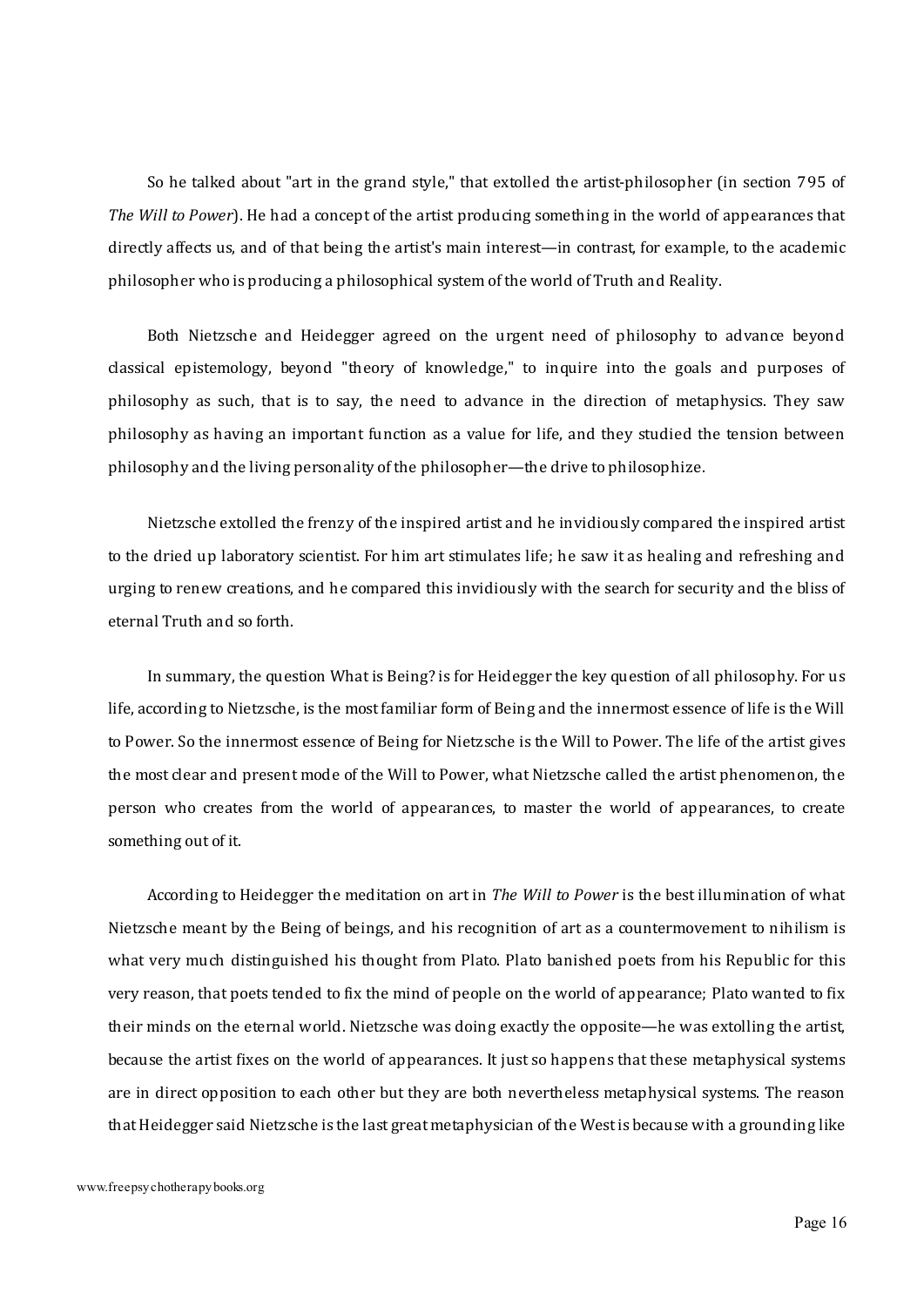Nietzsche's nihilism and the explosion of the Will to Power we come now to a radical turning pointin the history of the world. We do not know what will come next but there is noplace for metaphysics to go after this according to these philosophers; one cannot get more nihilistic than Nietzsche.

It was characteristic of Nietzsche's work to philosophize negatively, to break with everything that was met by universal acknowledgment whether it be God, morality, or reason. Teaching academic philosophy— the systems of other people—does not require a youthful attitude, but philosophizing requires this attitude, said Nietzsche. Hence the very important difference Nietzsche made many times, distinguishing between what he called philosophical laborers and philosophers proper. The passion of longing to proceed from the inner grandeur of the intuition of Being to its actual realization and fulfillment—that is philosophizing, in contrast to a person who makes his living teaching other people what other people have thought.

Usually these two kinds of philosophers don't get along. Yet, Copleston (1975), famous for his teaching of other philosophers, offered a fine starting point for criticism of Nietzsche. He conceded that we have to come to grips with the thought of Nietzsche and rise above it. Nobody who wants to philosophize in the twentieth century can do so without acknowledging what Nietzsche said and grappling with it in some sense. He saw Nietzsche as a lonely solitary soul who lived in the depths of his own visions; anyone who reads *Ecce Homo* will also getthatfeeling.

Nietzsche's philosophy can be thought of as an answer to Wagner's *Parsifal*, the opera in which Wagner returned to Christianity and salvation through Christ and religion. Nietzsche's answer is that Wagner sold out to make money, and that man must save himself by the glorification of his own species, not by recourse to Christianity.

Copleston (1975) pointed out that Nietzsche lacked the power of sustained scientific and rational argument; so he was neither a great metaphysician nor was he a scientific psychologist. There is no debating with such a view since we do not find passages in Nietzsche of long sustained scientific or philosophic arguments. What Nietzsche did was to state his case and then fulminate against his opponents. There is a definite lack of reasoned careful philosophical or scientific arguments. Copleston also pointed out that Nietzsche made innumerable historical mistakes and inaccuracies, so one must not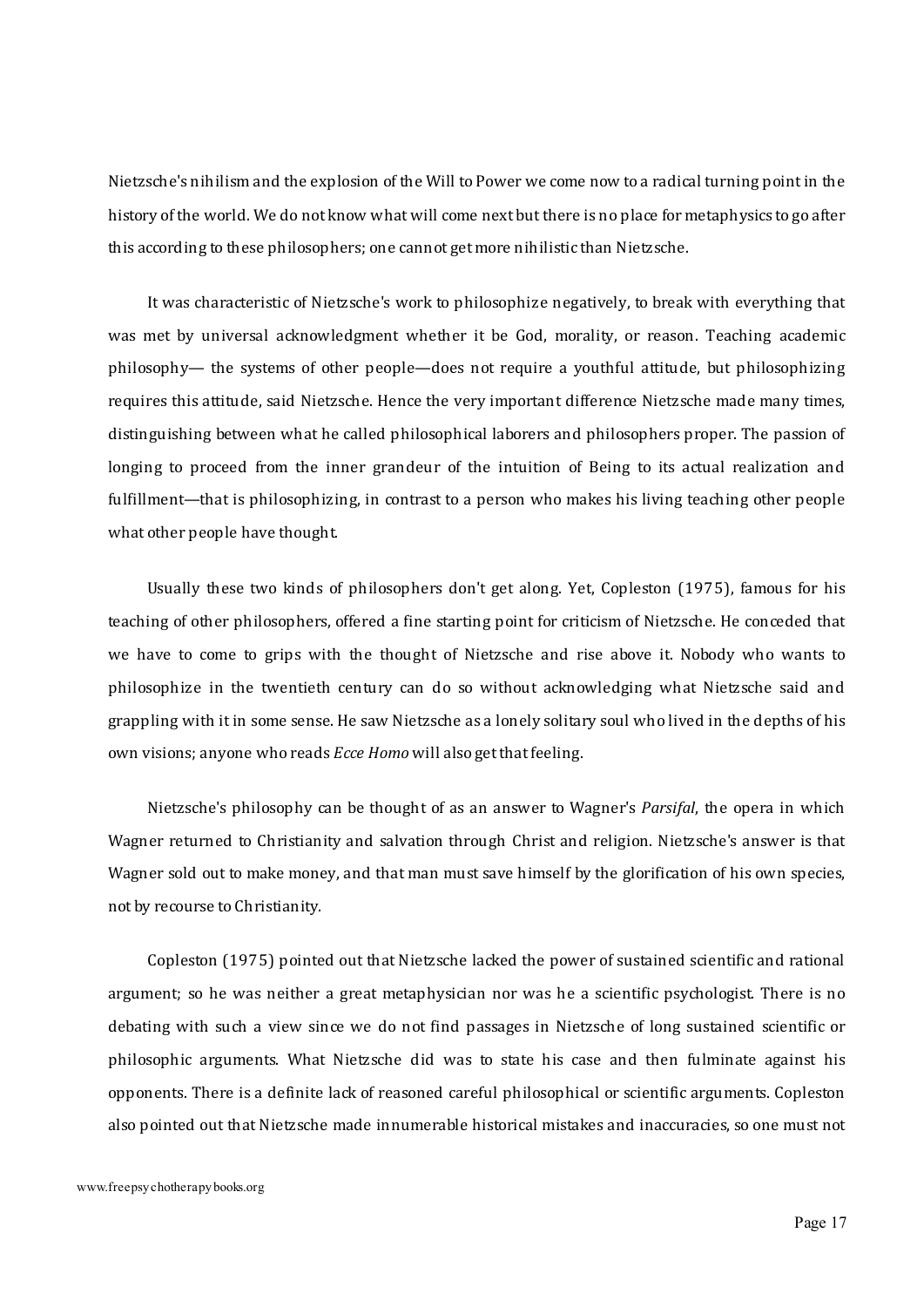take literally every statement that Nietzsche made about the history of philosophy, human history, cultures, and so on, for there are many, many misrepresentations.

The question comes up very commonly about whether Nietzsche's overman or superman is a hard unfeeling egoist such as Napoleon; even Copleston felt that he is not. Of course, the crucial parting of ways we would expect from Fr. Copleston occurs because he felt Nietzsche was very wrong when he said Christianity is inimical to life and no-saying to life.

#### **SCENE 4: CRITICISM**

<span id="page-17-0"></span>Why did Nietzsche consider Napoleon to be a great man when Napoleon led the world repeatedly to blood, slaughter, and war? Napoleon conceived of Europe as a political unity, so for Nietzsche Napoleon was in a sense a person who was trying to lift man one step higher away from nationalism and into political unity. There are of course a number of authors who worship Napoleon as a warrior, while others claim that the reason Napoleon wanted Europe to be a political unity is because he wanted toput one of his family members on the thrones of each country in Europe. Yet he *did* have political vision, he did codify the laws of France, and he was thinking about trying to form a super-national Europe. Again, we can have a hard interpretation or a softinterpretation.

The overman of Nietzsche gives, but he gives from strength in the sense that the sun shines and gives out warmth out of power and energy. The difference is that the Christian hero gives from compassion and pity, but Nietzsche's concept of the overman was of the person who has so much excess power and energy that he gives it out naturally, like the sun shines. Copleston agreed with Nietzsche's argument that if there exists no God and no religion, then it follows the strong will create their own morality and give to the weak as they choose. There can be no such thing as a natural morality, divine moral laws within, or a moral order in the universe, without a God.

Nietzsche's overman can be thought of as proud and free, joyful and serene, and strong in mind and body. Nietzsche was a philologist—Nietzsche's overman is the man who is *κάλοs* translated as good, beautiful, and noble—a Greek ideal like Achilles or Pericles. In contrast to the overman we have "the last man," the mediocre man, the man who is *δειλόs* (cowardly, wretched,idle) or μοχϴηρόs (the man in sorry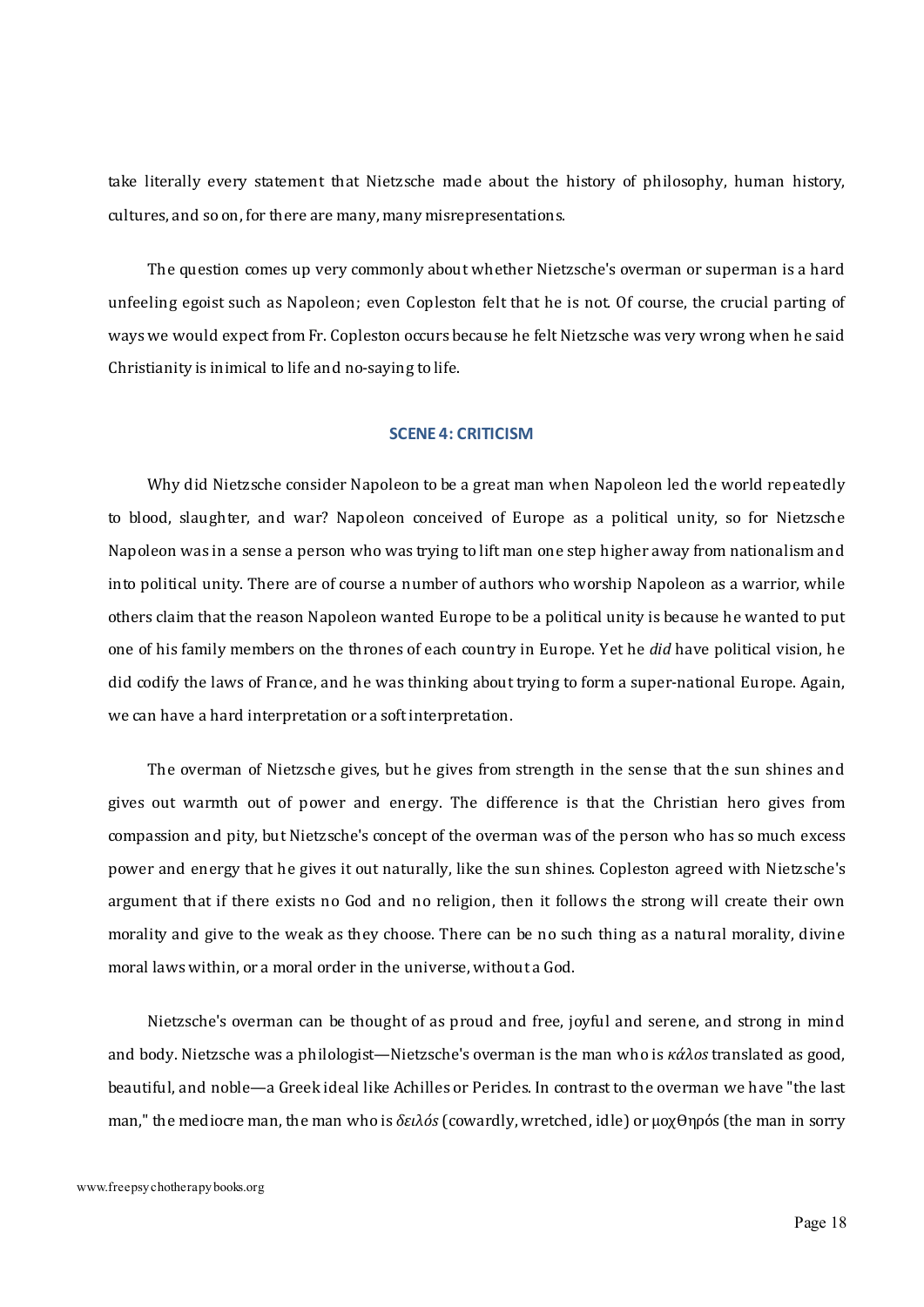plight or the villainous man). Greek is a very descriptive, poetic, and beautiful language and these are the Greek terms Copleston believed Nietzsche the philologist had in mind when he was juxtaposing the overman to the last man or the mediocre man.

Copleston claimed (without giving any reasons) that Nietzsche's concept of the will to power is a great improvement over Freud! We do both agree that the crucial error of Nietzsche was in his denial of the fundamental value of humility. The concept that no human being should ever be made a mere means for another human being is not only in Christianity but becomes a form of Kant's categorical imperative. Nietzsche's overman uses the herd, creates his own morality, and apparently does so without any sense of compassion or pity. Nietzsche's words are a challenge to Christians, what Copleston called "a prick to the Christian conscience," especially the Christian conscience thattends to water down Christ's ideals.

Nietzsche and Schopenhauer agreed on their fundamental despair, they agreed that death is the seal of meaninglessness, they denied the transcendental, they were atheistic, they believed that the universe is fundamentally irrational — in contrast to Hegel—and they believed in the subordination of intellect to will. Nietzsche's eternal recurrence is a fatalistic doctrine and, philosophically speaking, contradicts the possibility of change and the possibility of an overman, as Copleston pointed out.

Nietzsche's man can be thought of not as overman but as "only-man," only a man, without God, who is condemned to death and the abyss of meaninglessness. How, asked Copleston, in this situation can only-man be spurred to create values, culture, and civilization? What is the point, if it is all so meaningless? He concluded that the way of Nietzsche is the way of madness. If there is no ground and no meaning, what is the sense to any appeal for overman? Furthermore, the notion of overman already presumes a fixed system of higher and lower values—one could not talk about an overman if one did not have an implicit notion of "over" and "under"; this again is a logical contradiction in Nietzsche's thought.

In his discussion of Nietzsche, Scharfstein (1980) considered Nietzsche's loss of his father at the age of 5 as decisive for his philosophy and his life. He considered his simultaneous longing for his father and his rejection of him as being very important and therefore the attack on his father's values— his father was a strict Lutheran minister—according to Scharfstein "was an irrational attempt to revenge himself and simultaneously to overcome his suffering and presentiment of death." This is an amateur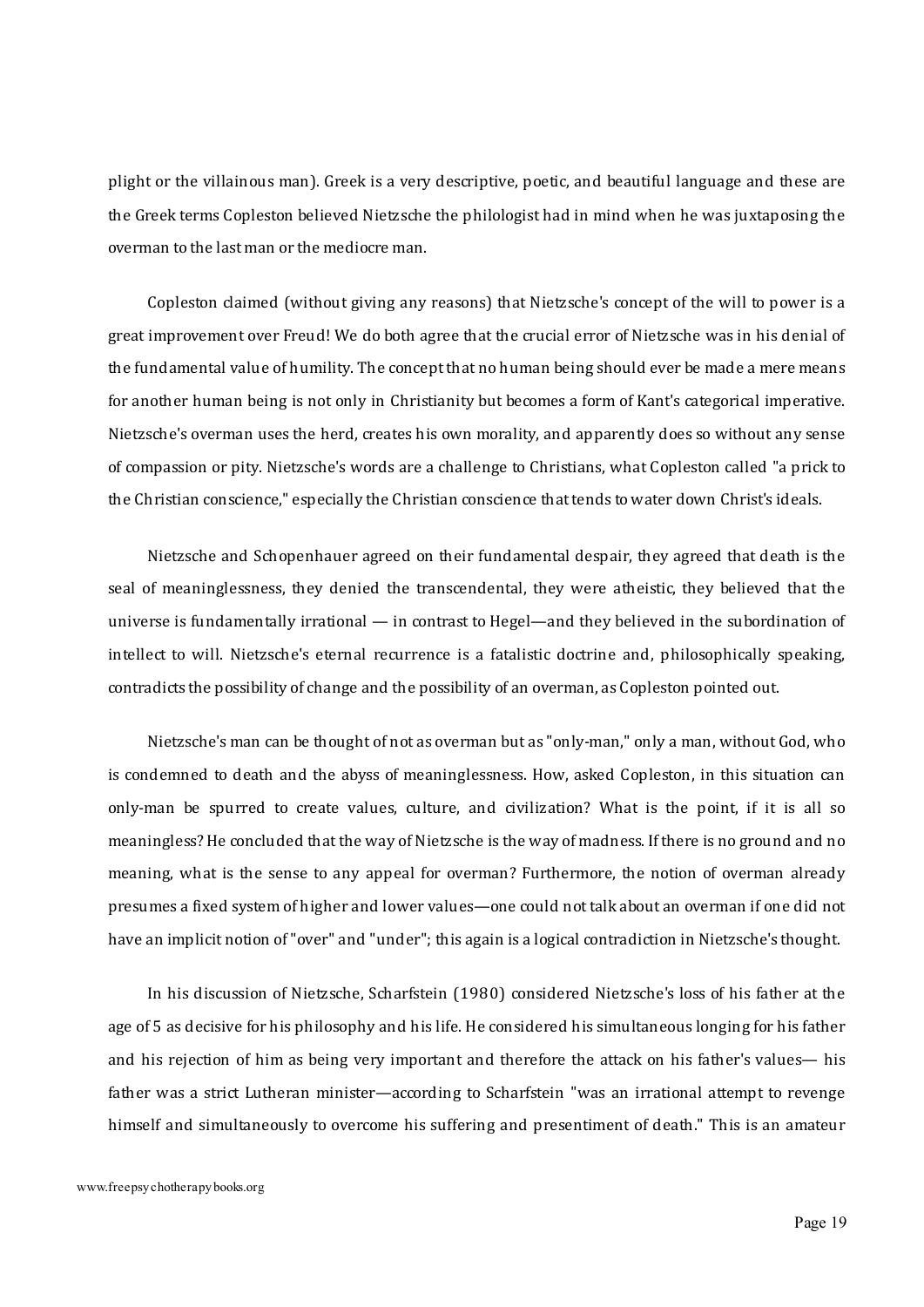psychological effort to explain all of Nietzsche's philosophy on the basis of an attempt to deal with his father problem. Such interpretations, I think, have very little scientific validity and tend to degenerate into simplistic generalizations, especially in such a complicated person as Nietzsche. Others, for example, in the same vein have interpreted *Zarathustra* as an expression of loneliness following his break with Lou Salome. Many authors have interpreted the will to power concept as a projection of Nietzsche's persistent infirmities, as his way of trying to overcome his own weaknesses, physical ailments, loneliness and failure. Others have interpreted *Ecce Homo* and *The Antichrist* as a declaration of Nietzsche's madness, and probably correctly have explained his frequent disparaging remarks about women as being due to his woman-dominated childhood.

Nietzsche anticipated many of Freud's notions; he was a very great intuitive psychologist. However, he never worked out his psychology into anything useful. He just threw out numerous sparks but never developed any kind of a program for using hispsychology in understanding people or healing people as Freud did. Freud recognized his greatness and considered him to be the greatest intuitive psychologist who ever lived next only to Shakespeare, but Nietzsche provides very little of practical clinical use—a matter that would be irrelevant to Nietzsche.

There are at least three very great errors that Nietzsche made, in my view. First, it is a tremendous mistake to think that instinct has to be protected from reason and morality. Actually the problem is the other way around. Reason and morality have a very weak suppressing force on instinct. The true problem is that the thin veneer of civilization is what needs protection from instinct! Instinct is tremendously powerful and always threatens to destroy the veneer of civilization. The same is true with democracy, so despised by Nietzsche. Democracy does not have an inimical effect on man's development and instinct; democracy is always in danger of being destroyed and over-run by tyrannies, by right wings and left wings, by explosions of mob violence, and so on. The preservation of democracy has always been an extremely difficult task, especially in troubled times such as today (Chessick 1969).

The second great error I believe Nietzsche made is to see life (or spirit) and morals as opposed to each other. This is a philosophical blunder because it rests on an unclear use of the term "morals." When Nietzsche wrote about morality he was talking about the hypocritical Sunday morning sermon type of morality, and it is no great advance in philosophy to discover that kind of Victorian morality to be trivial.